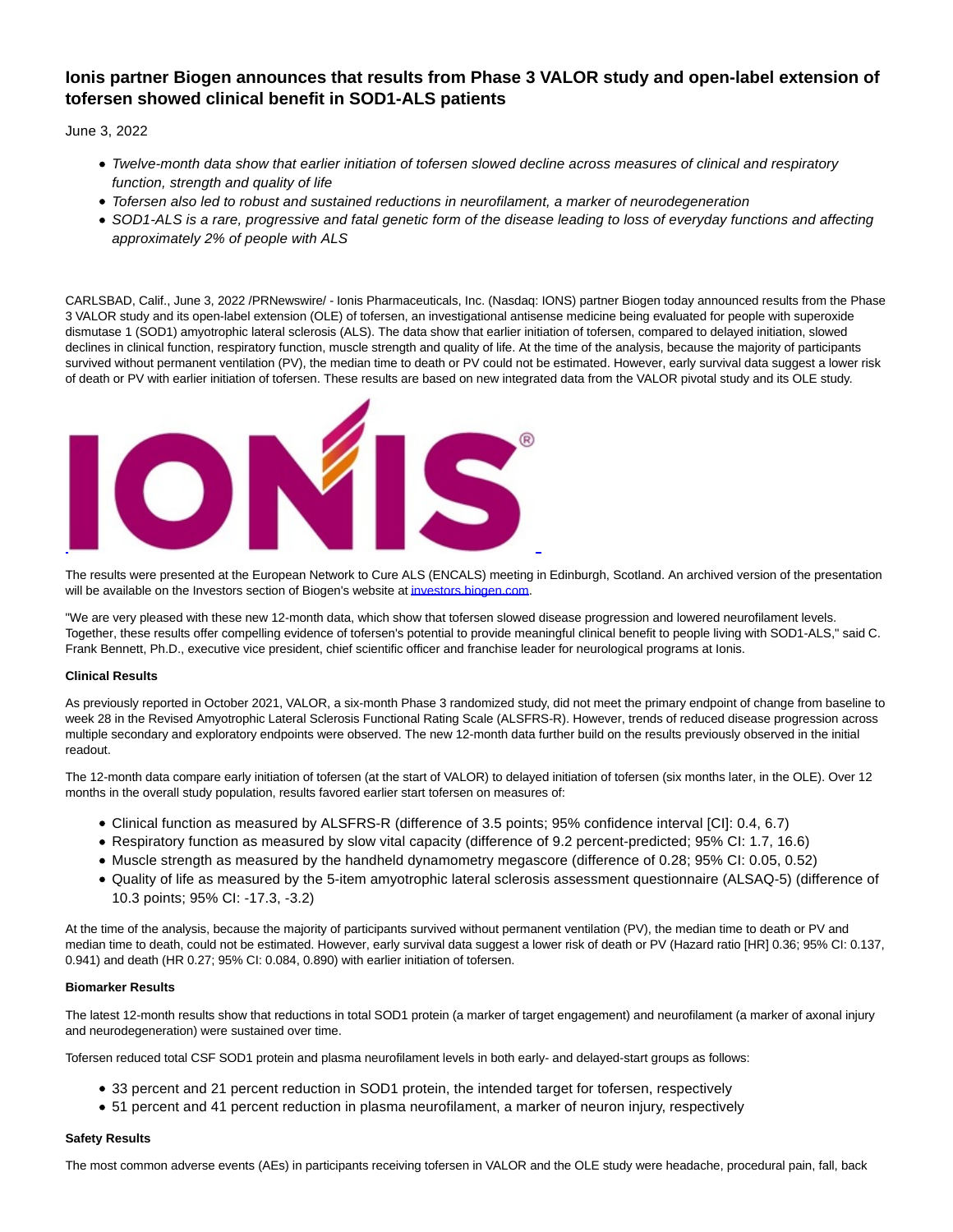pain and pain in extremity. Most AEs in both VALOR and the OLE were mild to moderate in severity. Serious AEs were reported in 36.5 percent of participants who received tofersen in VALOR and/or the OLE and 17.3 percent of participants discontinued treatment due to an AE. Serious neurologic events including myelitis, radiculitis, aseptic meningitis, and papilledema, were reported in 6.7 percent of participants receiving tofersen in VALOR and its OLE. There were 14 deaths reported in tofersen-treated participants in VALOR and the OLE, all of which were determined not to be related to tofersen.

## **About VALOR and the OLE**

VALOR was a 28-week Phase 3, randomized, double-blind, placebo-controlled study to evaluate the effects of tofersen 100 mg in 108 adults with ALS associated with a SOD1 mutation. In total, 108 participants were randomized in VALOR (n=72 to tofersen 100 mg and n=36 to placebo). Of these participants, 95 enrolled in the ongoing OLE. At the time of the analysis all participants had an opportunity for at least 12 months of follow-up, with a median exposure to tofersen of approximately 20 months (range: 1 – 34 months).

To account for disease heterogeneity, the planned clinical analyses adjusted for neurofilament levels as a marker of the disease progression rate at baseline. Neurofilaments are proteins that increase in blood and cerebrospinal fluid when neurons or their axons are damaged. Neurofilaments have been shown to be a prognostic marker of disease progression and survival in ALS.

### **About Tofersen**

Tofersen is an antisense medicine being evaluated for the potential treatment of SOD1-ALS. Tofersen binds to SOD1 mRNA, allowing for its degradation by RNase-H1 to reduce synthesis of SOD1 protein production. Tofersen is also being studied in the Phase 3 ATLAS study, which is designed to evaluate the ability of tofersen to delay clinical onset when initiated in presymptomatic individuals with a SOD1 genetic mutation and biomarker evidence of disease activity.

Biogen licensed tofersen from Ionis under a collaborative development and license agreement.

#### **About Amyotrophic Lateral Sclerosis and SOD1-ALS**

Amyotrophic lateral sclerosis (ALS) is a rare, progressive and fatal neurodegenerative disease that results in the loss of motor neurons in the brain and the spinal cord that are responsible for controlling voluntary muscle movement. People with ALS experience muscle weakness and atrophy, causing them to lose independence as they steadily lose the ability to move, speak, eat, and eventually breathe. Average life expectancy for people with ALS is 3-5 years from time of symptom onset.<sup>1</sup>

Multiple genes have been implicated in ALS. Genetic testing helps determine if a person's ALS is associated with a genetic mutation, even in individuals without a family history of the disease. Currently, there are no genetically targeted treatment options for ALS. Mutations in the SOD1 gene are responsible for approximately two percent of the estimated 168,000 people who have ALS globally (SOD1-ALS).<sup>2</sup> Life expectancy in SOD1-ALS varies widely, from less than one year to more than 20 years.<sup>3</sup>

#### **About Ionis Pharmaceuticals, Inc.**

For more than 30 years, Ionis has been the leader in RNA-targeted therapy, pioneering new markets and changing standards of care with its novel antisense technology. Ionis currently has three marketed medicines and a premier late-stage pipeline highlighted by industry-leading cardiovascular and neurological franchises. Our scientific innovation began and continues with the knowledge that sick people depend on us, which fuels our vision of becoming a leading, fully integrated biotechnology company.

To learn more about Ionis visi[t www.ionispharma.com a](http://www.ionispharma.com/)nd follow us on Twitter @ionispharma.

#### **Ionis' Forward-looking Statement**

This press release includes forward-looking statements regarding Ionis' business and the therapeutic and commercial potential of Ionis' technologies, tofersen and other products in development. Any statement describing Ionis' goals, expectations, financial or other projections, intentions or beliefs is a forward-looking statement and should be considered an at-risk statement. Such statements are subject to certain risks and uncertainties, including those related to the impact COVID-19 could have on our business, and including but not limited to those related to our commercial products and the medicines in our pipeline, and particularly those inherent in the process of discovering, developing and commercializing medicines that are safe and effective for use as human therapeutics, and in the endeavor of building a business around such medicines. Ionis' forward-looking statements also involve assumptions that, if they never materialize or prove correct, could cause its results to differ materially from those expressed or implied by such forward-looking statements.

Although Ionis' forward-looking statements reflect the good faith judgment of its management, these statements are based only on facts and factors currently known by Ionis. As a result, you are cautioned not to rely on these forward-looking statements. These and other risks concerning Ionis' programs are described in additional detail in Ionis' annual report on Form 10-K for the year ended December 31, 2021, and the most recent Form 10-Q quarterly filing, which are on file with the SEC. Copies of these and other documents are available from the Company.

In this press release, unless the context requires otherwise, "Ionis," "Company," "we," "our," and "us" refers to Ionis Pharmaceuticals and its subsidiaries.

Ionis Pharmaceuticals® is a trademark of Ionis Pharmaceuticals, Inc.

1 Brown. N Engl J Med 2017;377:162-72.

- 2 Brown C, et al. Neuroepidemiology. 2021;55(5):342-353.
- 3 Bali T, et al. J Neurol Neurosurg Psychiatry 2017;88:99–105.